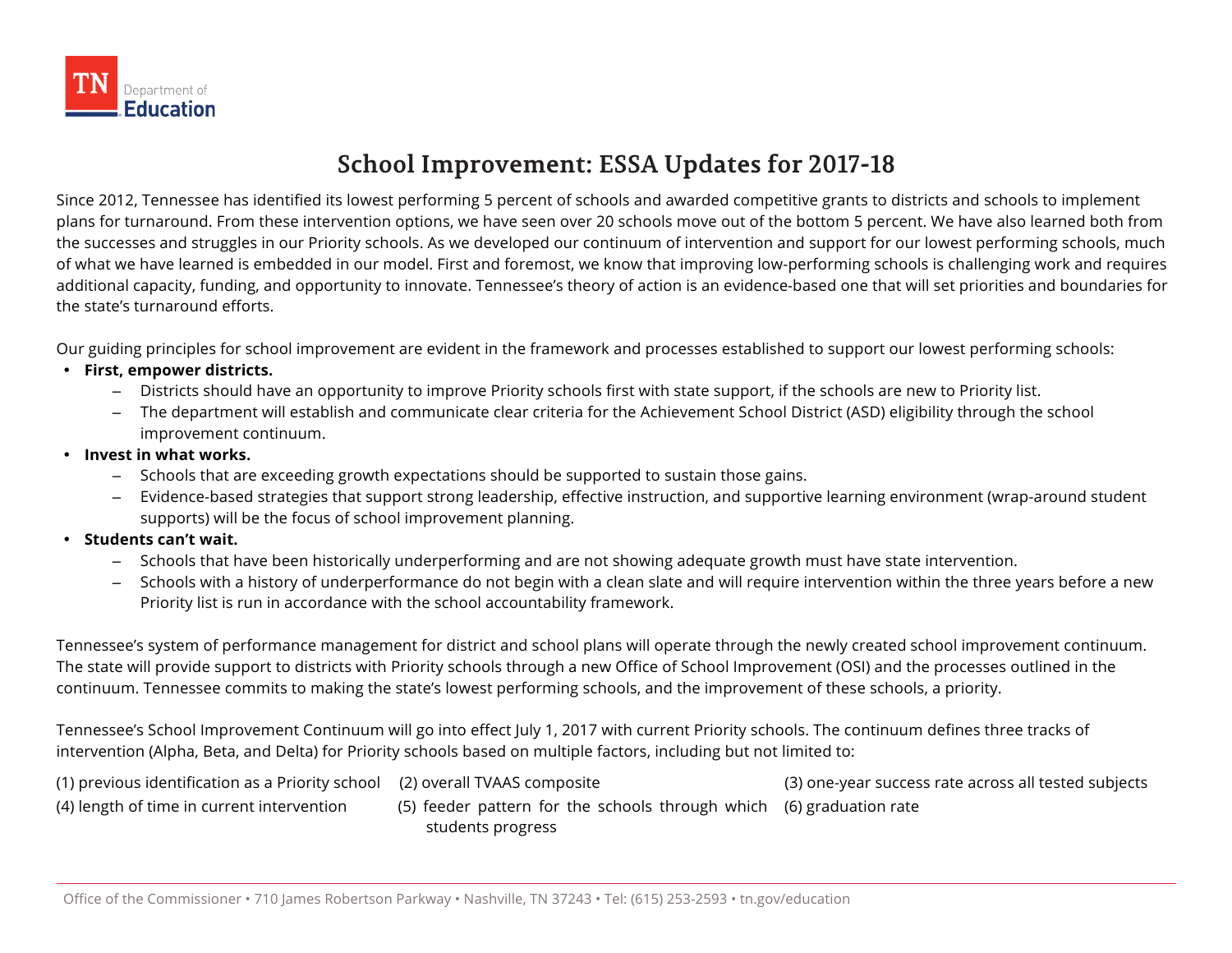

Tennessee's next Priority list will be released in summer 2018. The 2017-18 Priority list will be based on data from 2015-16, 2016-17, and 2017-18. This will allow for the inclusion of data from the new TNReady assessment and historical TCAP science assessment. Releasing the 2017-18 list in summer 2018 also creates alignment with the first designation of A-F school grades as well as the first opportunity for a Focus school to be eligible for comprehensive support. The Priority list in 2020-21 will include three years of new science and social studies tests, as well as TNReady assessments for ELA and math.

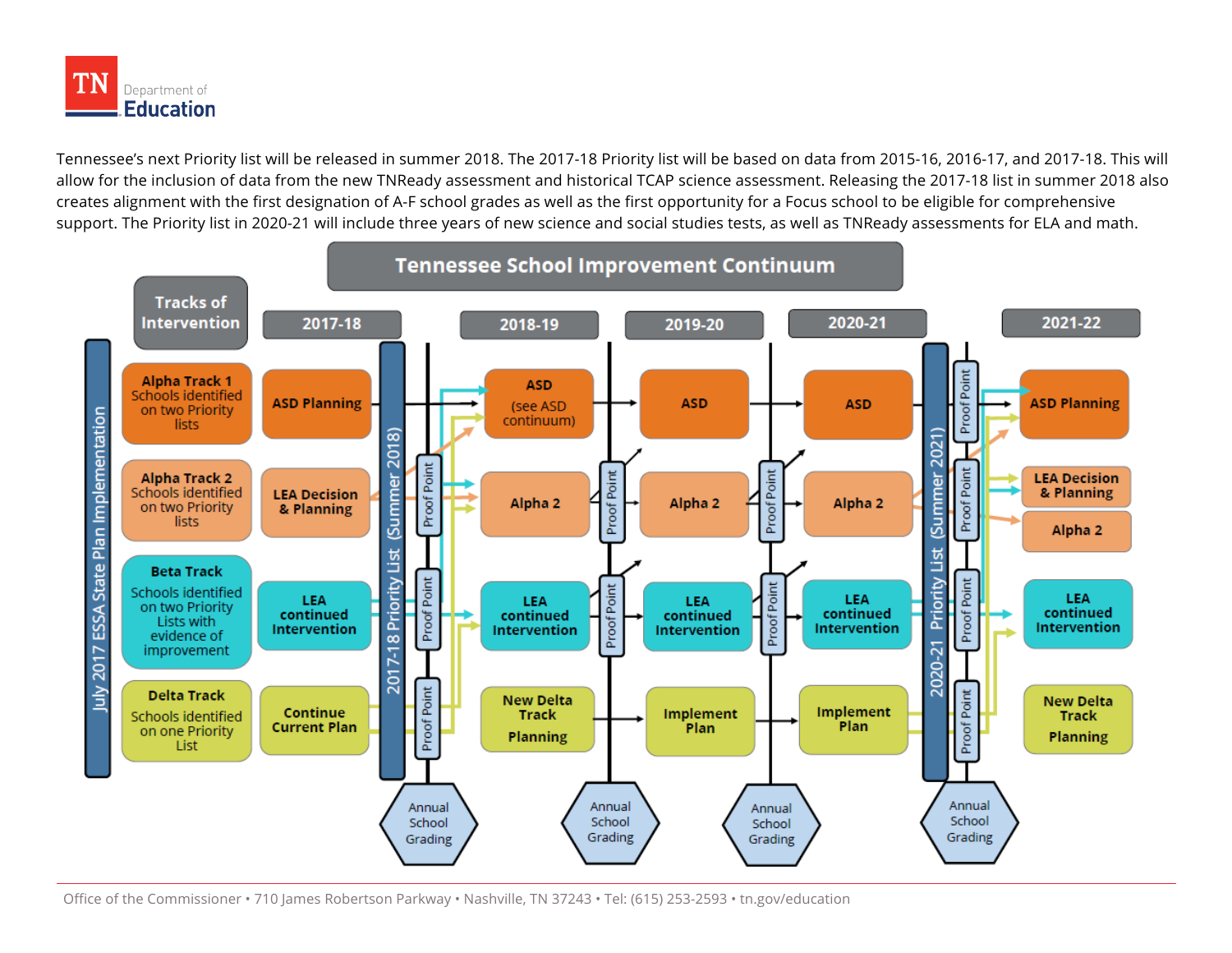

## **Determining Intervention Tracks in 2017**

The School Improvement Continuum begins with the 2017-18 school year, as ESSA implementation begins July 2017, with current Priority schools immediately being designated for tracks of intervention. The 2017-18 school year will be a planning year for school improvement with full implementation in the 2018-19 school year. The cycle for intervening in Priority schools is illustrated in the continuum graphic above and represents processes which repeat as new Priority lists are generated every three years. This cycle allows for the department to differentiate support to schools —through districts utilizing the OSI.

**Alpha Track:** Priority schools that have been identified on the **two most recent Priority Lists** and have earned a composite TVAAS score of 3 or less. These schools are eligible for the state-led intervention by the Achievement School District. Schools in the Alpha track will be reviewed based on feeder pattern, success rank/rate, graduation rate, and other relevant indicators to determine whether Alpha 1 or Alpha 2 is the more appropriate track of intervention. The Commissioner will ultimately determine which schools are on Alpha Track 1 (and immediately eligible for the ASD) or Alpha Track 2 based on the comprehensive review of all relevant indicators. If a school is on Alpha Track 2, there are annual proof points before transition to the ASD (Alpha Track 1).

**Beta Track:** Priority schools that have been identified on **two most recent Priority lists and demonstrate evidence of improvement or progress.** These schools are not immediately eligible for the ASD and will work in partnership with TDOE to ensure that the plan for intervention is appropriate based on identified need and level of evidence. If a school is on the Beta track, there are annual proof points that could result in eligibility for the ASD (Alpha Track 1 or 2).

## **Delta Track:** Priority schools that have been identified on **one Priority list**.

Schools on the Delta track will undergo a rigorous school improvement planning process, including a readiness review led by TDOE leadership and will implement new, district-led, evidence-based interventions. These schools are not immediately eligible for the ASD. If a school is on the Delta track, the proof points occur at three years to determine eligibility for the ASD. No school will continue on the Delta track for more than three years.

## **Priority School Exit Criteria**

Schools will exit Priority status by meeting one of the following exit criteria:

- The school is not identified on the next Priority school list, and therefore is no longer in the bottom 5 percent
- The school exceeds the 10th percentile in the state using a one-year success rate for two consecutive years
- The school earns a level 4 or 5 TVAAS performance in all subject/grade content areas for two consecutive years
- The school exceeds the 15th percentile in the state using a one-year success rate
- If identified for consistently underperforming subgroups, schools may exit by meeting AMO targets for that subgroup for two consecutive years
- If identified for graduation rates below 67 percent, schools may exit by exceeding graduation rate of 67 percent for two consecutive years